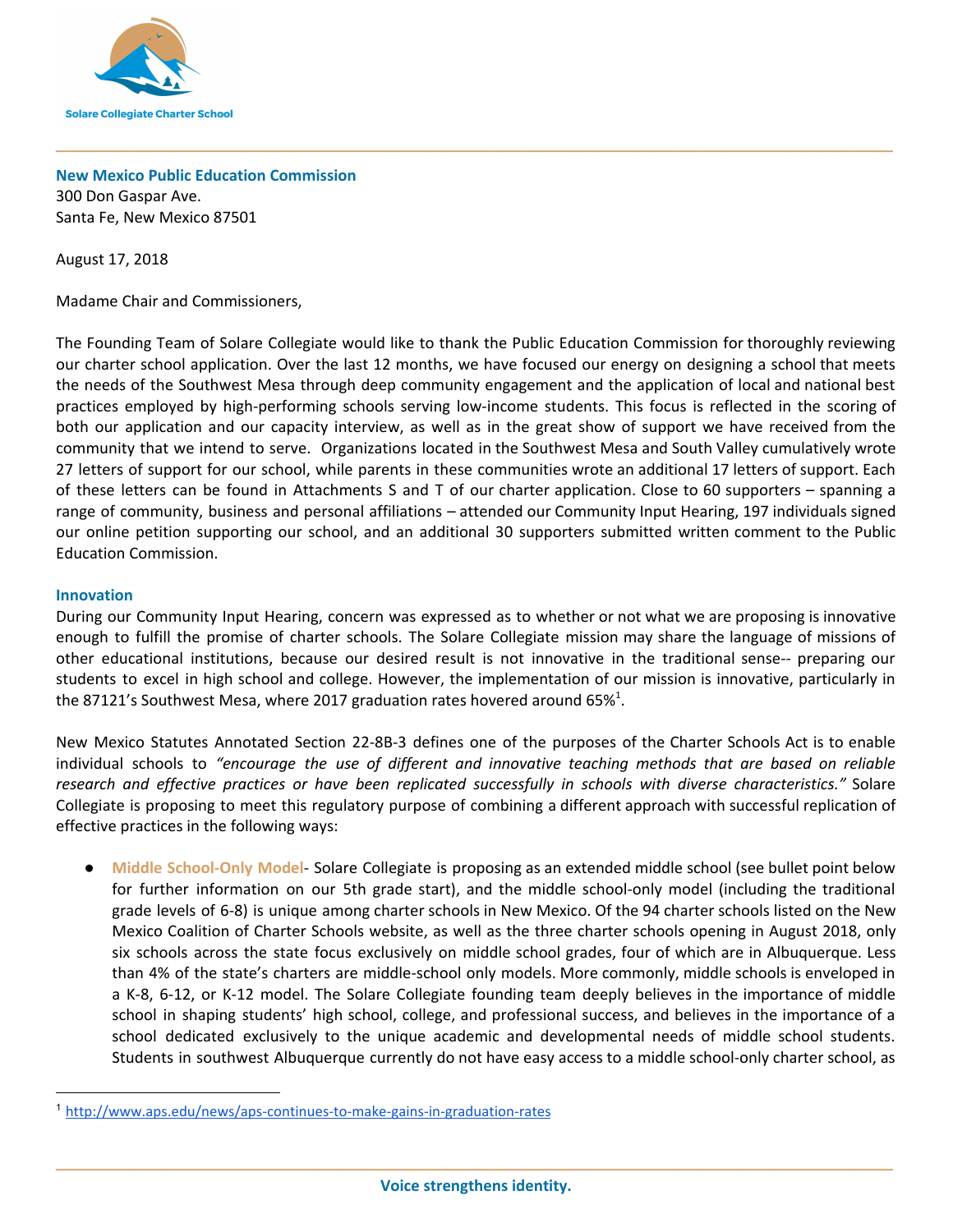

the closest option, South Valley Preparatory, recently moved to a new location each of the Rio Grande, approximately six miles away from our proposed community and do not offer student transportation. South Valley Prep was the highest performing middle school in the southwest quadrant. The other three middle school-only charter schools are located even further east of the Rio Grande. Currently, the six middle school-only models serve a total of 906 students- we are proposing to serve 416 students at full enrollment, increasing the number of seats at middle school-only models by 45%. Inherent to our school design is focusing exclusively on middle school, where the closing of academic gaps will enable our students to successfully attend the high schools of their choice. By closing academic gaps during the middle school years, we will be able to send our students to district high schools, as well as charter high schools, where they will be successful, because of their strong foundational skills developed at Solare Collegiate. Our team will focus on developing relationships with the schools in our community, as well as the schools in which our students express interest in attending, and support our students in their transition to high school.

**\_\_\_\_\_\_\_\_\_\_\_\_\_\_\_\_\_\_\_\_\_\_\_\_\_\_\_\_\_\_\_\_\_\_\_\_\_\_\_\_\_\_\_\_\_\_\_\_\_\_\_\_\_\_\_\_\_\_\_\_\_\_\_\_\_\_\_\_\_\_\_\_\_\_\_\_\_\_\_\_\_\_\_\_\_\_\_\_**

- **5th Grade Start** Solare Collegiate is proposed as an extended middle school, with a grades 5-8 model. The unique 5th grade start for middle school is used with great success at high poverty, high achieving charter schools across the country. In New Mexico, two schools utilize an extended middle school model, however both schools follow a semi-self-contained model. Solare Collegiate proposes to have teacher content specialization beginning in 5th grade, enabling our teachers to not only be experts in their content area, but also to be experts in supporting student needs each content area. Additionally, our school design includes all teachers receiving two 50 minute preparatory blocks per day, ensuring teachers have substantial time for intellectual preparation and personalized professional development. With the adoption of the highly rigorous NM STEM Ready content standards, and their daily 50 minute block of science class and a dedicated weekly science lab, Solare Collegiate 5th graders will be poised to gain high levels of content knowledge and experience in science. Similarly, our 5th grade students will benefit from a middle school model with 50 minutes of daily Social Studies instruction.
- **Teachers Transition Classes** Solare Collegiate is proposing that our teachers transition across classrooms, as opposed to our students moving from classroom to classroom. This innovative element serves two purposes: first it transitions classroom ownership to the students, as opposed to the classroom being a teacher's space. We believe that students need to identify a space as their own, which provides a sense of comfort and security while at school. Second, teacher transitions reduce the number of minutes within a school day that students are transitioning in the hallways. Solare Collegiate students will have dedicated extended AM and PM breaks, as well as in-class movement breaks while the teachers are transitioning. Because our teachers have two preparatory periods each day, we are able to seamlessly transition teachers from room-to-room, while also ensuring each classroom has adult supervision at all times. Our school will include dedicated teacher office space outside of the classroom, fostering professionalism and collaboration between teachers working in a common office space. Our research of middle schools in New Mexico did not reveal any schools that utilized this innovative component.
- **Extended School Day and Year- The Solare Collegiate school day and school year will be extended from that of** other schools in the 87121-zip code. Our school year will be 183 days, compared to the 178 day calendar at APS. Students who wish to access school breakfast may begin arriving at 7:20am, with the regular school day beginning at 7:40am. The school day concludes at 4:15pm on Monday through Thursday, and at 2:00pm on Fridays. In the typical week, students at Solare Collegiate receive 465 minutes of daily instruction between 7:40am and 4:15pm, not including 50 minutes for breakfast and lunch. On Fridays, Solare Collegiate operates on an abbreviated schedule. During abbreviated days, our students receive 370 minutes of daily instruction, as well as 50 minutes for breakfast and lunch. After student dismissal on Fridays, teachers have two hours of weekly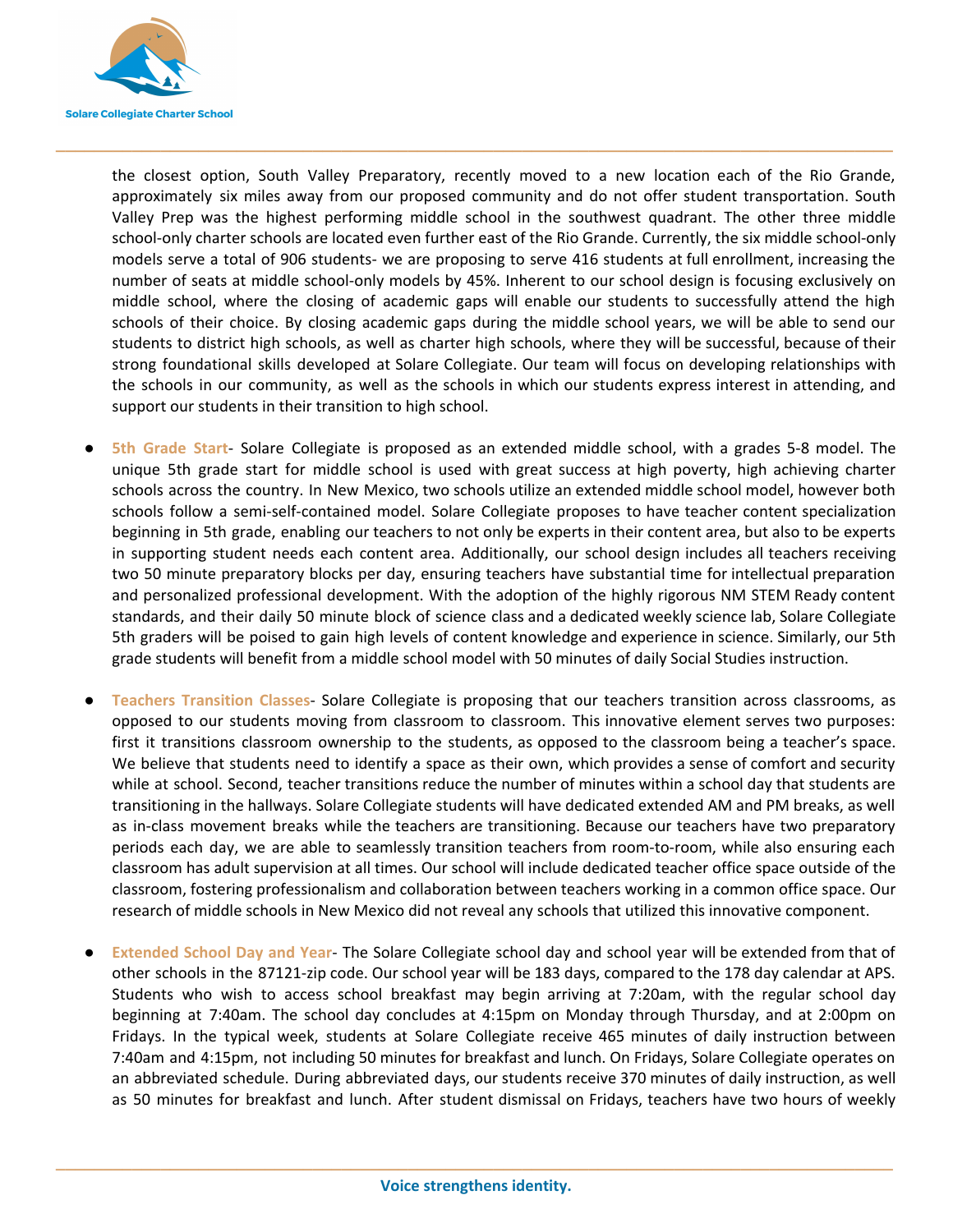

professional development focused on instructional practice, student achievement, and data analysis. In total, students at Solare Collegiate receive 2230 minutes (37 hours, 10 minutes) of academic instruction in an average week. In contrast, middle schools in the 87121-zip code average approximately 1,995 minutes (31 hours, 15 minutes) receiving academic instruction each week. Solare Collegiate students will spend 247.8 more hours in school each year, equaling an additional 36.7 Albuquerque Public Schools days of academic instruction per year. Over four years at Solare Collegiate, students will receive an additional 147 days of school- nearly an entire extra year of instruction when compared to Albuquerque Public Schools. When compared to the state minimums outlined in NMSA 22-2-8.1 our schedule results in 46.7 more days per year than the minimum requirements.

**\_\_\_\_\_\_\_\_\_\_\_\_\_\_\_\_\_\_\_\_\_\_\_\_\_\_\_\_\_\_\_\_\_\_\_\_\_\_\_\_\_\_\_\_\_\_\_\_\_\_\_\_\_\_\_\_\_\_\_\_\_\_\_\_\_\_\_\_\_\_\_\_\_\_\_\_\_\_\_\_\_\_\_\_\_\_\_\_**

● **Double Blocks of Literacy and Math for ALL Students**-- Solare Collegiate believes that our students need a strong literacy and mathematics foundations, in order for them to be successful in high school and college. For that reason, as part of our regular academic programming, all students will have double blocks of English/Language Arts and Mathematics each day. Our double blocks are not just more time in class, but intentionally divided into specific points of focus, including a traditional English/Language Arts block and a Textual Analysis block, which is framed around the skill of using textual evidence, as well as the instructional component for oral literacy skills, supporting our focus on student voice. For mathematics in 5th and 6th grades, one math block will focus on foundational mathematics skills, including mental math, with the second block focusing on conceptual skills. In 7th and 8th grades, the two math courses with be combined into a 100 minute block focusing on pre-algebra in 7th grade and algebra in 8th grade. These blocks are not intervention, special education, or English Language pull out supports: all students will benefit from the additional time dedicated to the core content. For students with special needs needing additional support or English learners, our special education and EL team will push-in to classrooms during core instructional time, as well as provide pull-out support during the FOCUS block, the independent reading block, or during our advisory times. Students who have not been identified with a special need but that need additional support overall or specific to an individual concept or subject area will be able to utilize our daily FOCUS block for individualized support and instruction. Similarly, our gifted students will receive specialized advisory time and support during our FOCUS block, as well as during the Advisory periods.

The Charter School Act describes an additional purpose for charter schools to be "to address the needs of all students, including those determined to be at risk." Solare Collegiate addresses this regulatory purpose in the following way:

**Daily FOCUS Block--** The Solare Collegiate team recognizes that middle school is a point in a child's academic career when they often decide their long-term academic path. While we prioritize highly rigorous academics, we also value providing our students with purposeful and predictable individualized support. Included within our regular school day is the FOCUS period. The purpose behind the FOCUS period is to prioritize student support reteaching of concepts not grasped during regular class time, review of previously taught concepts, and extension of knowledge. Our daily FOCUS block will be 50 minutes, Monday through Thursday. During this time, all teachers will be charged with providing student support, ranging from small group tutoring or reteaching of a concept, exploratory extension for gifted or high achieving students, or structured work time for students who need a quiet space to work or read. This time will be utilized to provide our students with special needs (including gifted) and English language supports with the resources they need to be successful in the classroom, including reteaching, small group instruction, and homework support. However, our FOCUS block will also benefit our students who are not identified as special needs or English learners, providing teachers the time to give students additional support, for reteaching, practicing, or extending the lessons in the classroom. Student groupings will be fluid, to ensure that students have their most immediate needs met each day. The academic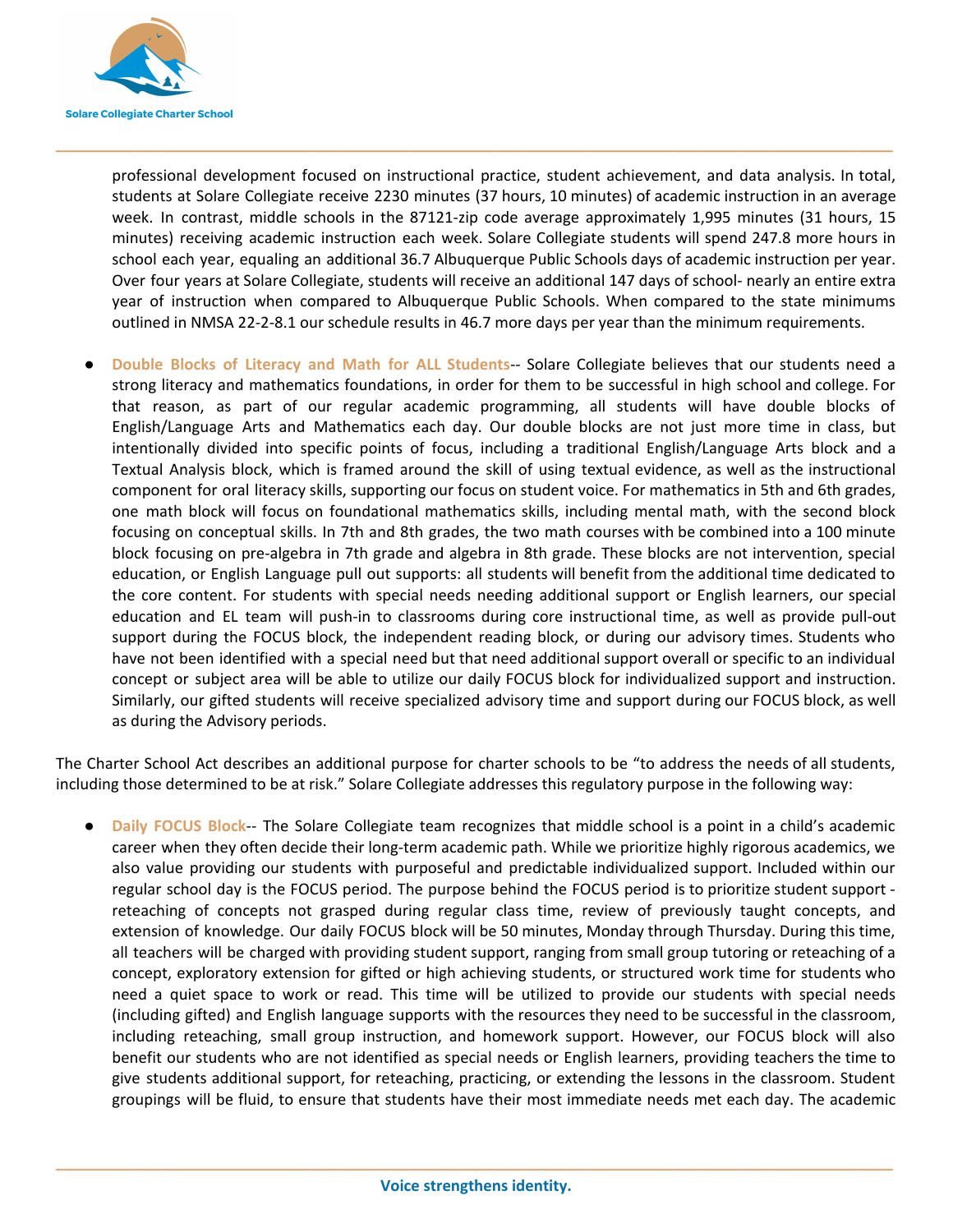

performance data for upper elementary and middle school in the 87121 zip code suggests that the majority of our students will enter Solare Collegiate behind academically, and our FOCUS block will ensure that we have additional time to address the needs of all of our students.

The Charter School Act of New Mexico states that an additional purpose for charter schools is "to allow the development of different and innovative forms of measuring student learning and achievement." The Solare Collegiate design fulfills this regulatory element in the following ways:

**\_\_\_\_\_\_\_\_\_\_\_\_\_\_\_\_\_\_\_\_\_\_\_\_\_\_\_\_\_\_\_\_\_\_\_\_\_\_\_\_\_\_\_\_\_\_\_\_\_\_\_\_\_\_\_\_\_\_\_\_\_\_\_\_\_\_\_\_\_\_\_\_\_\_\_\_\_\_\_\_\_\_\_\_\_\_\_\_**

- **Oral Literacy** Solare Collegiate will have a purposeful focus on the development of student voice. Across all content areas, student voice will be emphasized and encouraged during instruction. By that we mean a strong sense of self, described in further in the bullet below, as well as being comfortable speaking in a variety of situations. During instructional planning, our teachers will be encouraged to incorporate student voice into the daily lessons - through discussions, presentations, and partner-sharing. In fact, our teachers will be expected to spend no more than 30% of the class time doing "teacher talk," such as direct instruction or teacher-led conversations. We believe that students should do the "intellectual heavy lifting" in every class, which includes struggling to find a solution or make a connection through academic conversation. Our instructional practice for oral literacy will be based in *Great Habits, Great Readers* Habits of Discussion.<sup>2</sup> Oral literacy skills will be taught explicitly in our Textual Analysis Class, in alignment with the New Mexico Common Core Speaking and Listening standards, and then applied in each of the academic courses. Speaking and listening skills will be assessed using a rubric aligned to the New Mexico Common Core Speaking and Listening standards, with the oral literacy skills purposefully aligned to the complimentary reading and writing skills focused upon in the two English courses. Additionally, it is our goal that students will run our weekly Community Circle, putting their oral literacy skills to practice. In our research of schools in New Mexico, we did not encounter any schools with an explicit focus on oral literacy and student voice.
- **● Voice strengthens identity** One of our core values is that voice strengthens identity, and that belief will be integrated into all Solare Collegiate classes and activities. Every six weeks, our identity theme focus will shift, beginning with self, school community, local community (Southwest Mesa, South Valley, West Side, etc.), New Mexico, United States or country of origin, and the world. Each theme will be used to frame the unit planning in each class. We believe that as students are approaching their English, Math, Science, and Social Studies coursework from the lens of their specific identities, they will have a clearer understanding of how each course contributes to the further development of their identity. As our students examine their identity from each of these lenses, they will become more confident in themselves, developing the figurative voice to couple with the physical voice Solare Collegiate will support students in developing. While there are several schools in the community that focus on student identity, most of these focus on the cultural identity of the students. Our focus on identity begins with the self and purposefully expands to many of the different identities a student holds. Additionally, we integrate our focus on oral literacy with voice and identity, creating a school community that fosters student autonomy.
- **Literacy Focus in Content Area Classes** At Solare Collegiate, we believe that literacy is foundational; therefore, literacy is at the foundation of each of our core content classes. Our middle school students will receive 130 minutes of literacy-based instruction each day, with a traditional Language Arts course, a course focusing on textual analysis, and 30 minutes of accountable independent reading of self-selected texts. In addition, our

<sup>2</sup> Bambrick-Santoyo, Paul. (2013). *Great Habits, Great Readers: A Practical Guide for K-4 Reading in the Light of Common Core.* San Francisco, CA: Jossey-Bass.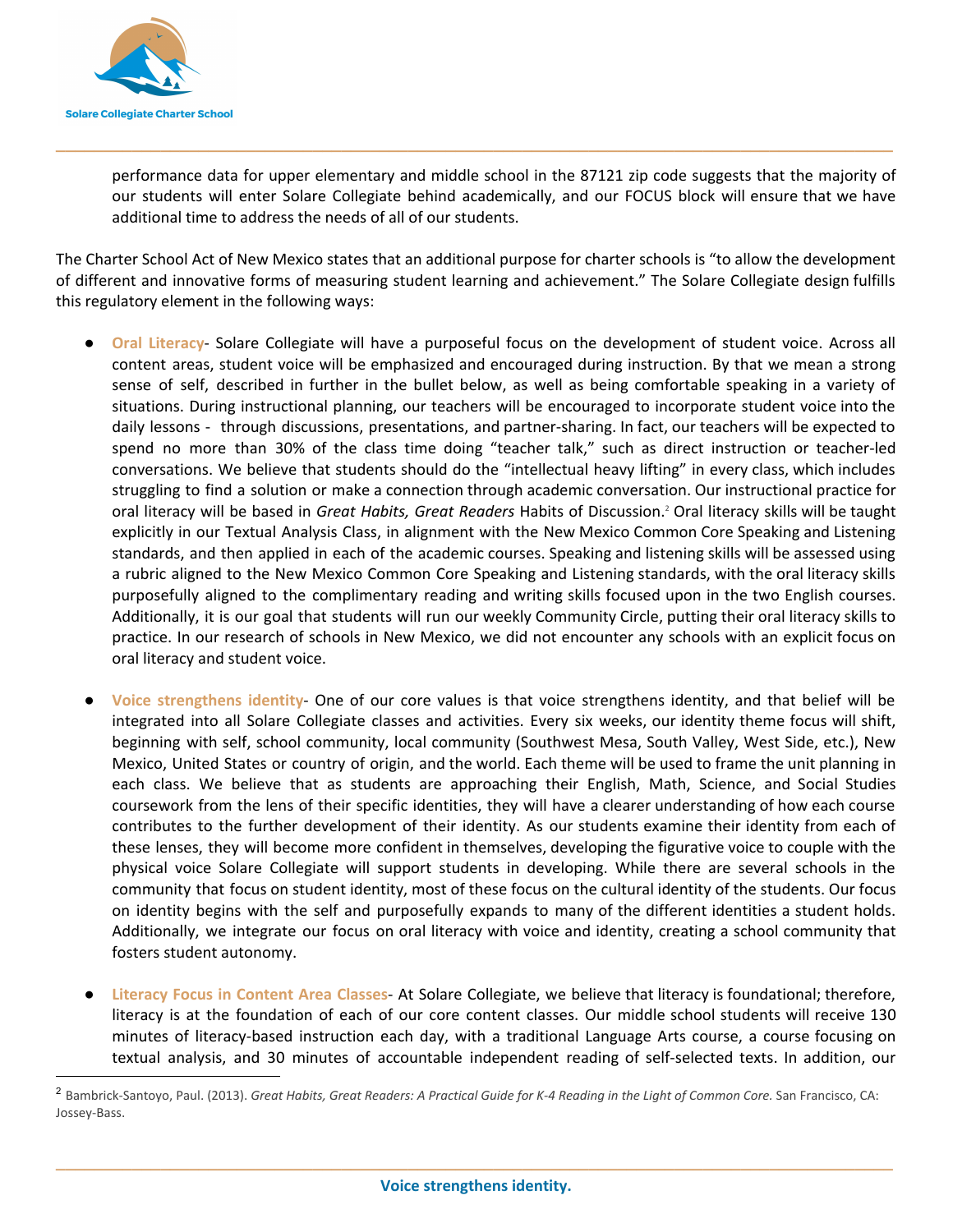

Social Studies classes and our Monday through Thursday Science classes will be taught from a non-fiction literacy perspective. Our students will use the reading and writing skills studied in their textual analysis classes and apply them during their Social Studies and Science classes. Finally, we will include integrated literacy skills in math courses, ensuring our students not only are computing math but are able to articulate the steps taken to get to the solution, in written and oral form. Our intensive focus on literacy differs from the district and charter schools in the 87121-zip code, with intensive study of text and analytical writing skills being infused in all content area classes, putting the intellectual heavy lifting on the students, in a fashion that is similar to college level courses.

Another purpose for charter schools in New Mexico is "to encourage parental and community involvement in the public school system," which has been demonstrated through the following element of our school design:

**\_\_\_\_\_\_\_\_\_\_\_\_\_\_\_\_\_\_\_\_\_\_\_\_\_\_\_\_\_\_\_\_\_\_\_\_\_\_\_\_\_\_\_\_\_\_\_\_\_\_\_\_\_\_\_\_\_\_\_\_\_\_\_\_\_\_\_\_\_\_\_\_\_\_\_\_\_\_\_\_\_\_\_\_\_\_\_\_**

● **Heritage Spanish and New Mexico Culture Curriculum**-- As the founding team began its community outreach, it became clear that the community wanted a college preparatory option, which also recognized the uniqueness of the Southwest Mesa and the Atrisco Land Grant. Additionally, community members spoke to the importance of Spanish language programming being included in the school design. Through these conversations with community stakeholders, Solare Collegiate came to form an intended partnership with the Instituto Cervantes to develop an individualized Heritage Spanish program. With more than 50% of families in the 87121-zip code identifying Spanish as the primary language spoken at home, we believe it is important to include Spanish as a part of our academic programming. With that, the Heritage Spanish program will take into the consideration the unique needs of students with a range of Spanish language proficiency. Priorities for the Heritage Spanish program include developing reading and writing Spanish proficiency, in addition to speaking and listening proficiency. It is our goal that Solare Collegiate students will develop reading, writing, speaking, and listening proficiencies that will allow them to successfully take the DELE Spanish Diploma at levels A1, A2, and B1 for school children (ages 11-17).<sup>3</sup> The Instituto Cervantes is not currently working with any other schools in the 87121-zip code. Our unique focus on a balanced literacy of Spanish, while taking current levels of language proficiency into consideration for each student, ensures that we will meet the needs of each students personally. Each Friday, Solare Collegiate students will study New Mexican Culture, through a curriculum created collaboratively by Solare Collegiate and the National Hispanic Cultural Center. The weekly curriculum will focus on hands-on study of arts, culture, food, and traditions of New Mexico, with a particular emphasis on the Southwest Mesa community. A New Mexico Cultural studies program at the middle school level, spanning all four years, is a programmatic element that is completely unique to Solare Collegiate. While the New Mexico Culture enrichment is a self-contained enrichment, all content area classes will be designed with a focus on student voice and identity, pulling in components of New Mexico culture throughout the school day. In addition, our Advisory periods and Community Circle will integrate our New Mexico Culture program into the planning and design.

### **Need**

Our proposed community, the 87121 zip code, is in similar size to the City of Santa Fe, but families in our community have significantly fewer school options available to them in their own community. For middle school students, Santa Fe offers two traditional middle schools, five K-8 community schools, and four charter schools. In contrast, the 87121 zip code has two traditional middle schools, one K-8 community school, and two charter schools serving middle school students. Within those options, both RFK and La Academia de Esperanza are focused on "at risk" student populations

<sup>3</sup> <https://examenes.cervantes.es/es/dele/que-es>.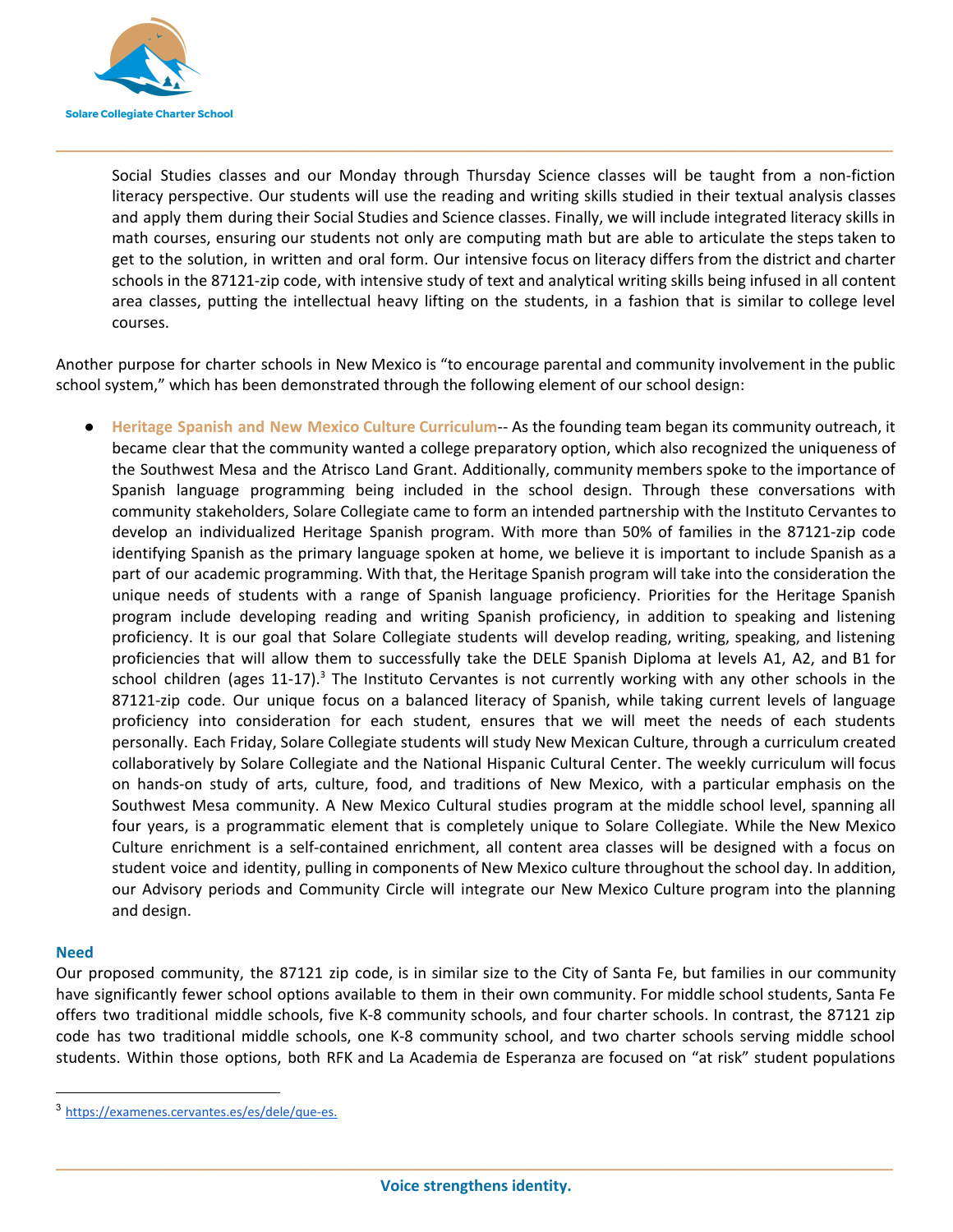

and offer a limited number of seats, each less than 60 in total for grades 6-8.<sup>4</sup> The closest college preparatory focused charter school, South Valley Academy, has a waitlist that is double the number of their enrollment cap, making the school inaccessible to the majority of students who wish to access a smaller, college preparatory option. The majority of middle school seats in the southwest quadrant are provided by South Valley Academy, in total of 283 seats in grades 6-8. Within the entire southwest quadrant of the city, only 545 seats were available for middle school students at five charter schools<sup>5</sup>. Based on the extensive waitlist at South Valley Academy, at least 500 middle school students in the southwest quadrant are seeking a college preparatory focused middle school but are unable to secure a seat. The highest performing charter school in the area during the 2017-2018 school year, South Valley Prep, recently relocated to a location across the Rio Grande, without provided transportation options for families. The approval of Solare Collegiate will help ensure that families in the Southwest Mesa have a college preparatory option in their own community. If approved, Solare Collegiate would be the only middle school-only charter option west of the Rio Grande. Demand for Solare Collegiate is further outlined in our charter application.

**\_\_\_\_\_\_\_\_\_\_\_\_\_\_\_\_\_\_\_\_\_\_\_\_\_\_\_\_\_\_\_\_\_\_\_\_\_\_\_\_\_\_\_\_\_\_\_\_\_\_\_\_\_\_\_\_\_\_\_\_\_\_\_\_\_\_\_\_\_\_\_\_\_\_\_\_\_\_\_\_\_\_\_\_\_\_\_\_**

### **Community Outreach**

During our Community Input Hearing, the Commission asked our team how we intended to address expressed concern during the Community Input Hearing. The Solare Collegiate Founding Team reached out to every organization that expressed opposition or concern at the Community Input Hearing, as well as to all of those who submitted written concern to the PEC. At the time of this letter submission, Lead Founder, Rachael Sewards has met with two individuals who expressed concern, and is currently utilizing their feedback and advice, including recommendations for further connections in the community and resources to consider for school implementation. Chris Sturgis, who submitted written feedback, explained via email that "I wrote that email as a concern not as a strong opposition to the charter," and we have a meeting set up to further discuss her concerns. We are also in communication with Ane Romero, Policy Director of Center for Civic Policy and Joaquin Sanchez, the Lead Organizer for Albuquerque Interfaith, and have scheduled a roundtable discussion with the organizations that expressed concern during our Community Input Hearing and in writing. In addition, the Solare Collegiate team has continued outreach to the Isleta Pueblo community, in order to ascertain community interest in our school.

## **Clarification and Assurances Regarding the Relationship Between Building Excellent Schools and Excellent Schools New Mexico**

The Founder of the proposed school, Solare Collegiate Charter School, applied for and received a competitive fellowship from Building Excellent Schools (BES). This Fellowship provided the Founder with skills and information beneficial to open a New Mexico charter school, as well as to learn best practices by spending significant time on site in other charter schools, both locally and nationally. Apart from the Fellowship the proposed school has not received any funding, directly or indirectly, from BES. The proposed school applied for a start-up grant from the New Mexico Public Education Department (NMPED), as well as has secured private funding from Excellent Schools New Mexico (ESNM). Neither of these start up grants are contingent upon the purchase of any goods or services from either the NMPED or ESNM. Additionally:

- Solare does not expect to nor intend to purchase anything from either BES or ESNM.
- Solare does not nor intend to utilize any charter management services; either in state or out.

<sup>4</sup> Based on 2017-2018 enrollment

<sup>5</sup> Based on 2017-2018 enrollment and including La Promesa Early Learning Center and El Camino Real Academy, in addition to the previously mentioned charter schools.